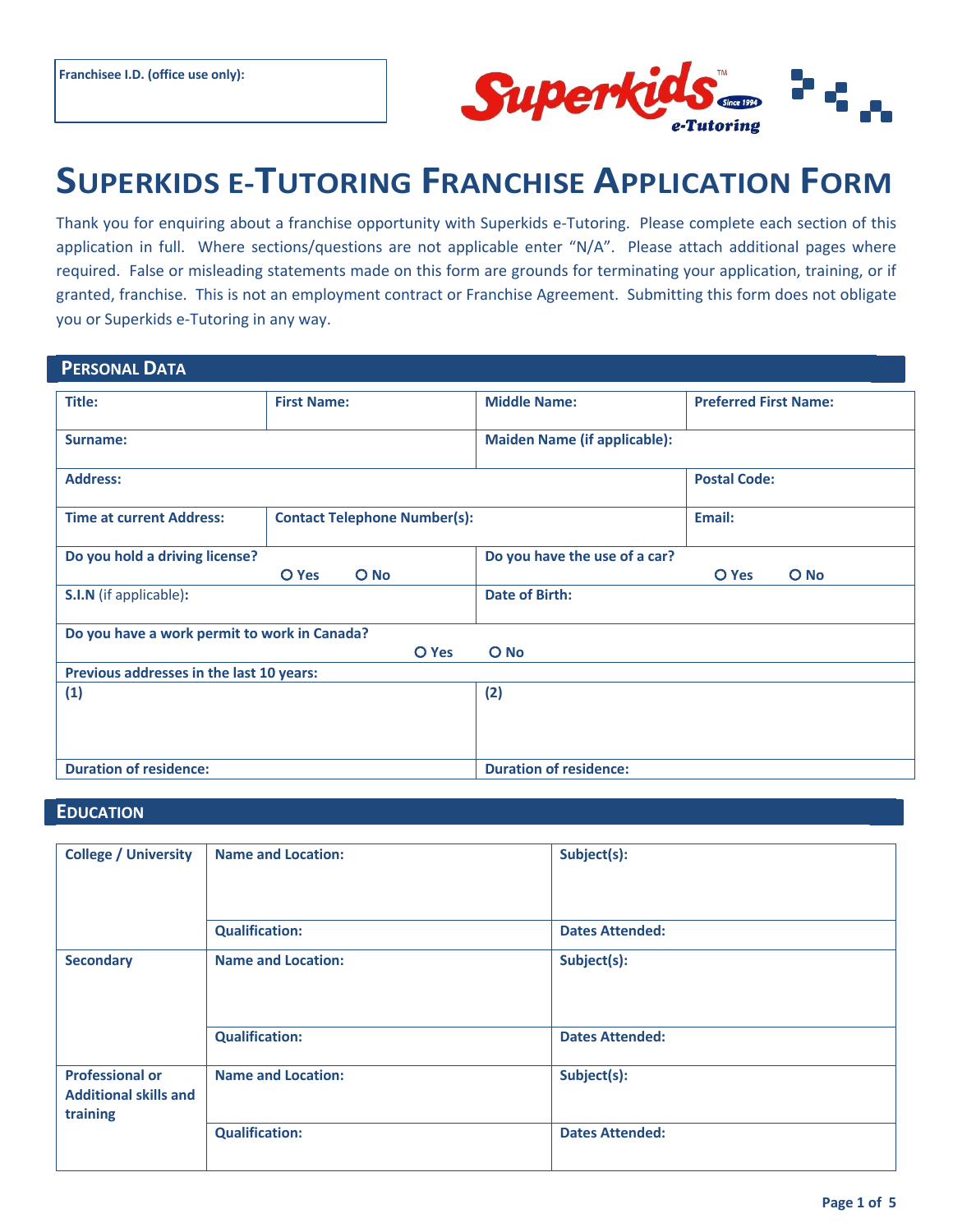## **EMPLOYMENT Job title: Company name: Description of duties: From / to: Reason for leaving: Job title: Company name: Description of duties: From / to: Reason for leaving: Job title: Company name: Description of duties: From / to: Reason for leaving:**

#### **E**BUSINESS **A**  $\overline{B}$  **E**  $\overline{B}$  **E**  $\overline{B}$  **E**  $\overline{B}$  **E**  $\overline{B}$  **E**  $\overline{B}$  **E**  $\overline{B}$  **E**  $\overline{B}$  **E**  $\overline{B}$  **E**  $\overline{B}$  **E**  $\overline{B}$  **E**  $\overline{B}$  **E**  $\overline{B}$  **E**  $\overline{B}$  **E**  $\overline{B}$  **E**  $\overline{B}$  **E**

| Have you ever owned a franchise?    | O Yes | O No   |
|-------------------------------------|-------|--------|
| Have you ever run a small business? | O Yes | $O$ No |

**If "yes" to either, please complete the following information:**

| Name & address of franchise / business: | Briefly outline your role as a franchise / in the business: | Is the franchise /<br>business still<br>operational? |
|-----------------------------------------|-------------------------------------------------------------|------------------------------------------------------|
|-----------------------------------------|-------------------------------------------------------------|------------------------------------------------------|

| Which location(s) are you interested in Superkids e-Tutoring? |  |
|---------------------------------------------------------------|--|
|                                                               |  |

**Briefly outline how you will be financing the business:**

**How many hours a week are you currently working?**

**When would you be able to start the business?**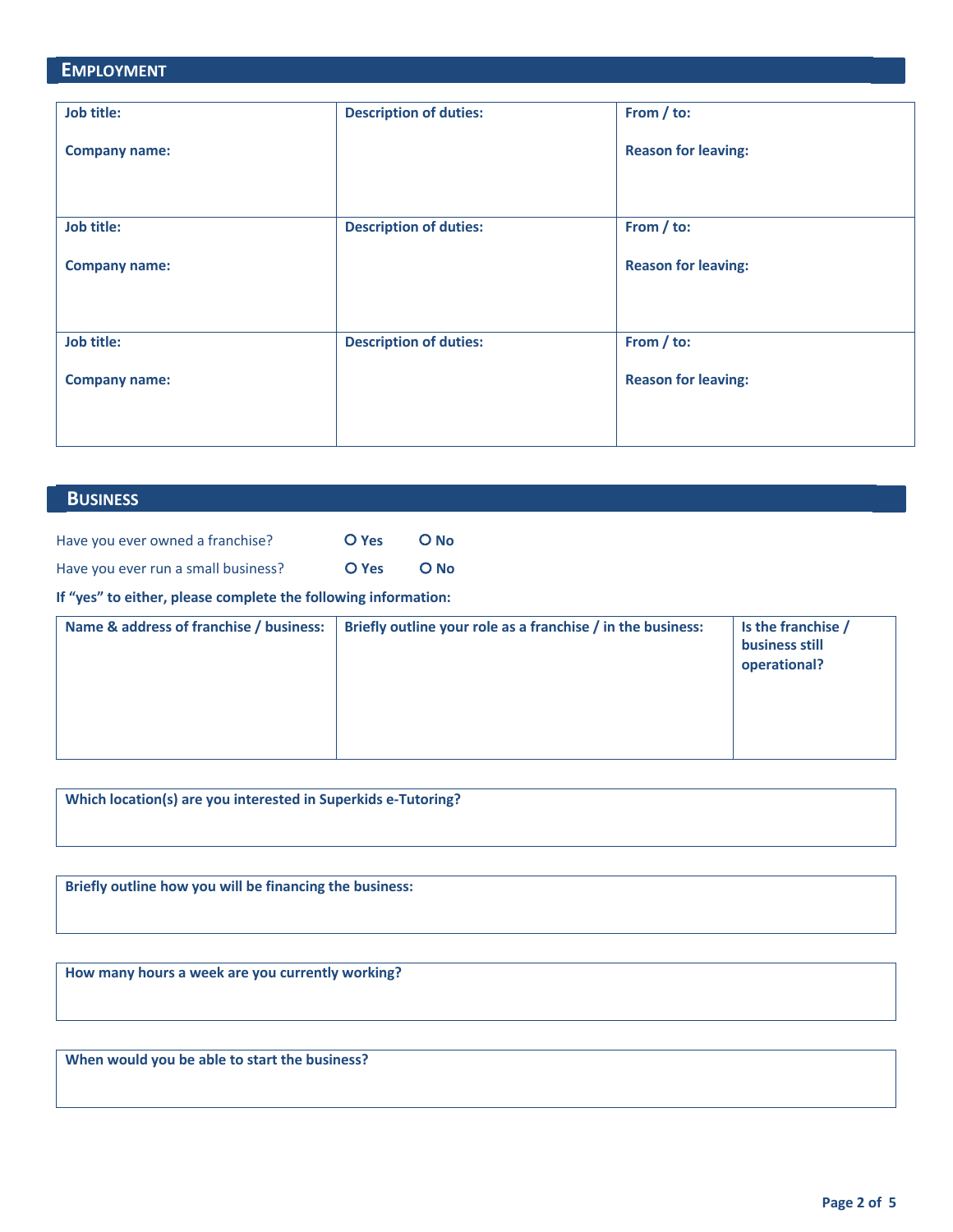**Please outline what experience you have of working with children.**

**Explain what skills, experience and/or qualities would help you run a successful small business.**

**Please use the space below to tell us why you should be considered as a potential franchisee of Superkids e-Tutoring, and any other information you feel may affect your application.**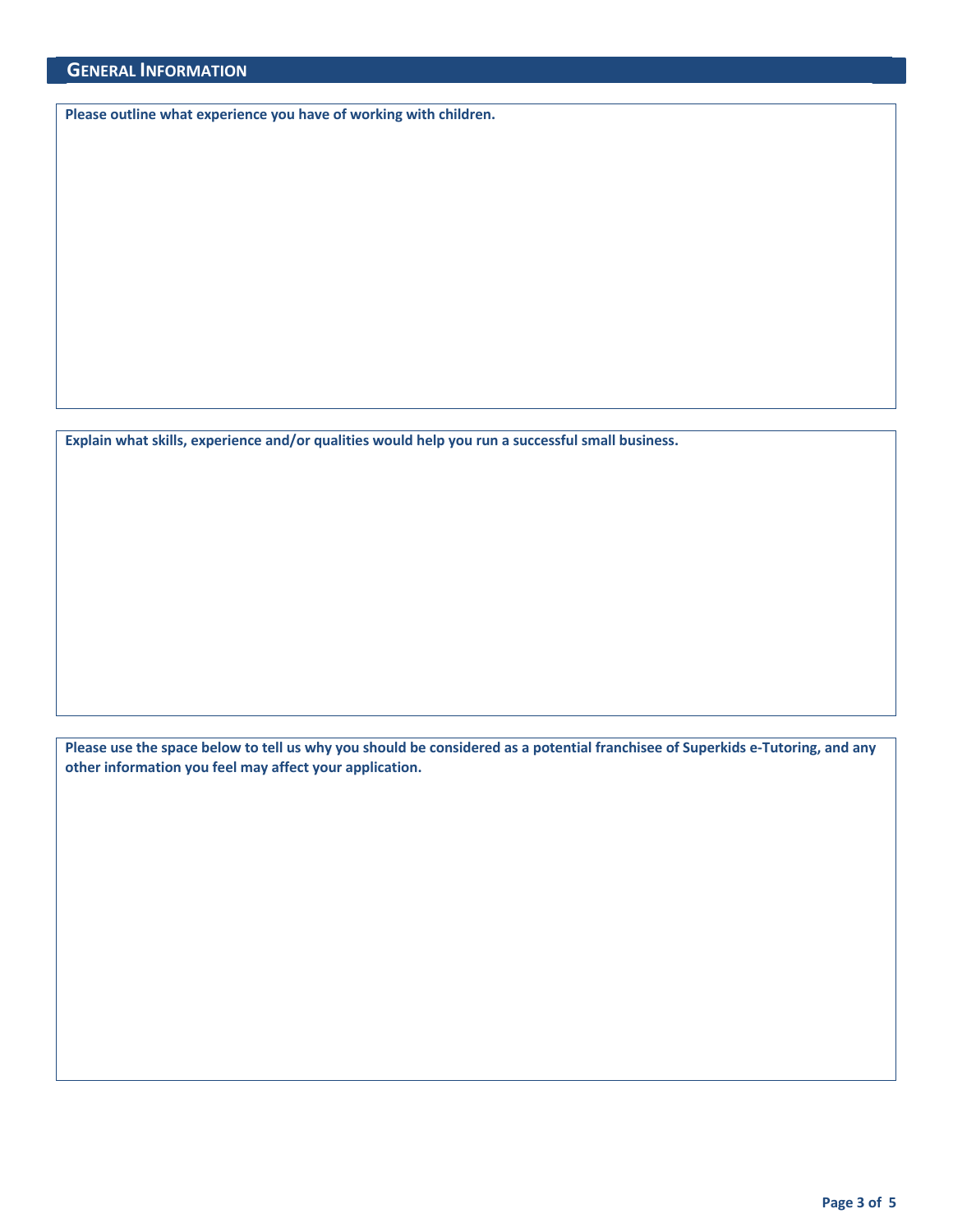#### **EWORK RELATED REFERENCES – PLEASE ENSURE REFERENCES ARE CURRENT**

References are not taken until an invitation to train is made. References from current instructors or family members are not accepted.

|     | Name | Address | Relationship |
|-----|------|---------|--------------|
| (1) |      |         |              |
|     |      |         |              |
|     |      |         |              |
|     |      |         |              |
|     |      |         |              |
|     |      |         |              |
| (2) |      |         |              |
|     |      |         |              |
|     |      |         |              |
|     |      |         |              |
|     |      |         |              |
|     |      |         |              |

| Do you have any criminal convictions? If so, please detail. |  |
|-------------------------------------------------------------|--|
|                                                             |  |
|                                                             |  |
|                                                             |  |
|                                                             |  |
|                                                             |  |
| Do you have any lawsuits pending?                           |  |
|                                                             |  |

**Have you filed bankruptcy in the last six years? O** Yes **O** No

#### **HOW DID YOU LEARN OF OUR ORGANIZATION?**

- ¡ **Child / a friend that attends or attended Superkids**
- ¡ **From a Superkids instructor**
- ¡ **Website (if so, which one?):**
- ¡ **Press / Newspaper advertisement (if so, which one?):**
- O Other (please specify):